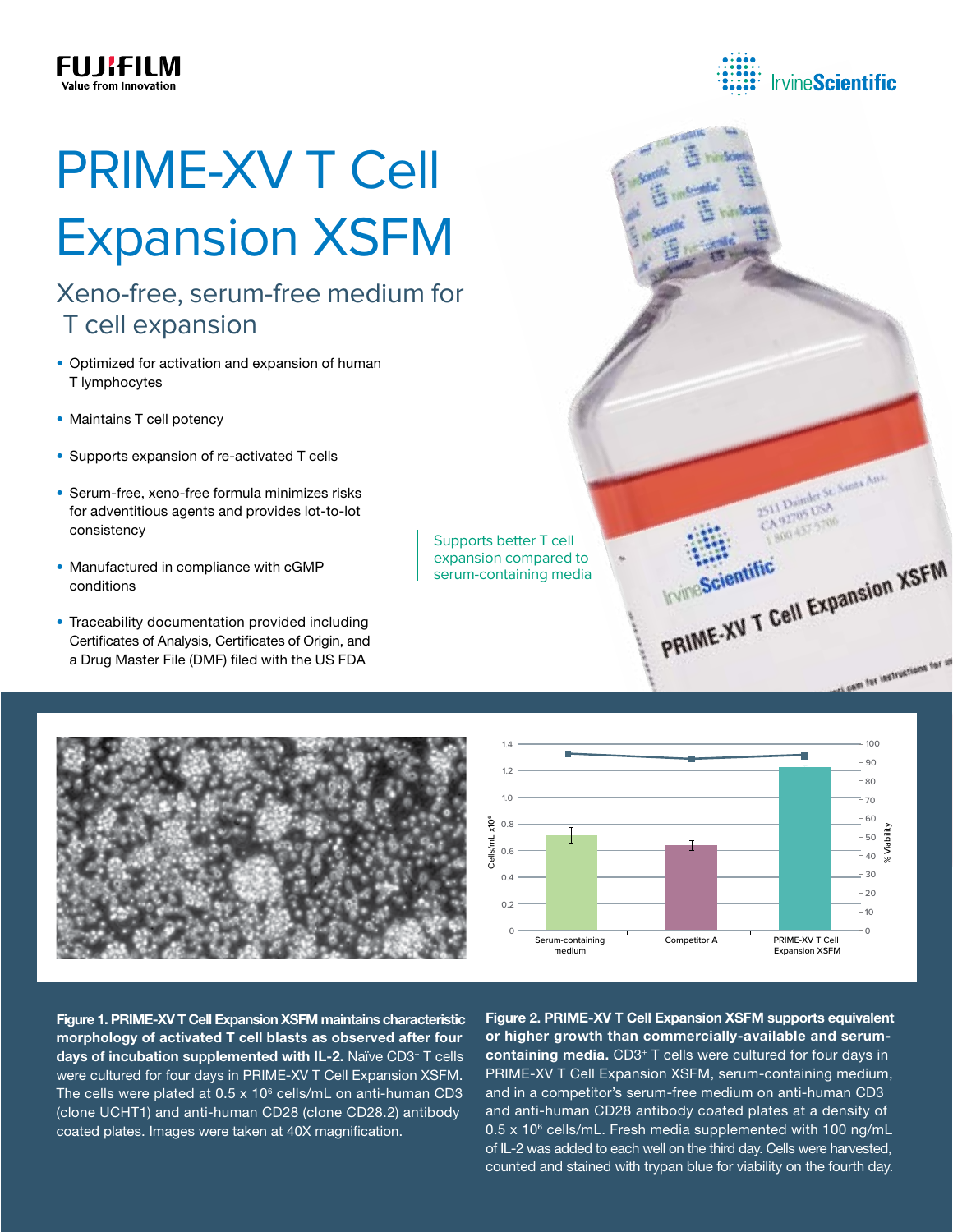



Figure 4. PRIME-XV T Cell Expansion XSFM supports T cell expansion after re-activation. Naïve CD3<sup>+</sup> T cells were cultured for three days in PRIME-XV T Cell Expansion XSFM on anti-human CD3 and anti-human CD28 antibody coated plates. Activated T **30** cells were subsequently cultured in PRIME-XV T Cell Expansion **25** XSFM with the addition of rIL-2. On day fourteen, T cells were **FBS 20** re-activated with anti-human CD3 and anti-human CD28 antibody coated plates and then cultured in PRIME-XV T Cell Expansion **15** XSFM with the addition of rIL-2. Fresh media supplemented **10** with 50 ng/mL of rIL-2 was added to each well every 3–4 days. **5** Cultures were split when cell density reached  $>1 \times 10^6$  cells/mL, and diluted with fresh media to 0.5 x 10<sup>6</sup> cells/mL. Cells were assessed for viability and density. re<br>C<br>X **Th1**  $\overline{I}$ **Th2 Letter College Treg**

#### Figure 3. PRIME-XV T Cell Expansion XSFM supports expansion of both CD4<sup>+</sup> and CD8<sup>+</sup> T cells. Naïve CD3<sup>+</sup> T cells were cultured for four days in PRIME-XV T Cell Expansion XSFM and a commercially available serum-free medium on anti-human CD3 and anti-human CD28 antibody coated plates. Flow cytometry analysis was performed to show the representative populations after the initial thaw of the cells (A), and after four days of culture in PRIME-XV T Cell Expansion XSFM (B) and other suppliers medium (C). CD4+CD3+ cells are shown in green and CD8+CD3+ are shown in blue.



Figure 5. PRIME-XV T Cell Expansion XSFM supports T celldifferentiation into major T cell subsets. Naïve CD3<sup>+</sup> T cells were cultured for five days in PRIME-XV T Cell Expansion XSFM, two different competitor serum-free media, and serum-containing medium on anti-human CD3 and anti-human CD28 antibody coated plates. On day two of the culture, polarization cocktails of rIL-12 dy and polyclonal goat anti-human IL-4 for Th<sub>1</sub>, rIL-4 and polyclonal ו goat anti-IFNγ for Th<sub>2</sub>, and rTGF-β1 and retinoic acid for T<sub>regs</sub> were I added to the solution. On the fifth day, the cells were harvested after a six-hour treatment of Brefeldin A. All cells were stained and gated with anti-human CD4. Percentage values for the major T cell subsets were estimated based on further staining with antihuman IFNγ for Th<sub>1</sub>, anti-human IL-4 for Th<sub>2</sub>, and anti-human CD25 and FoxP3 for  $T_{\text{rens}}$ .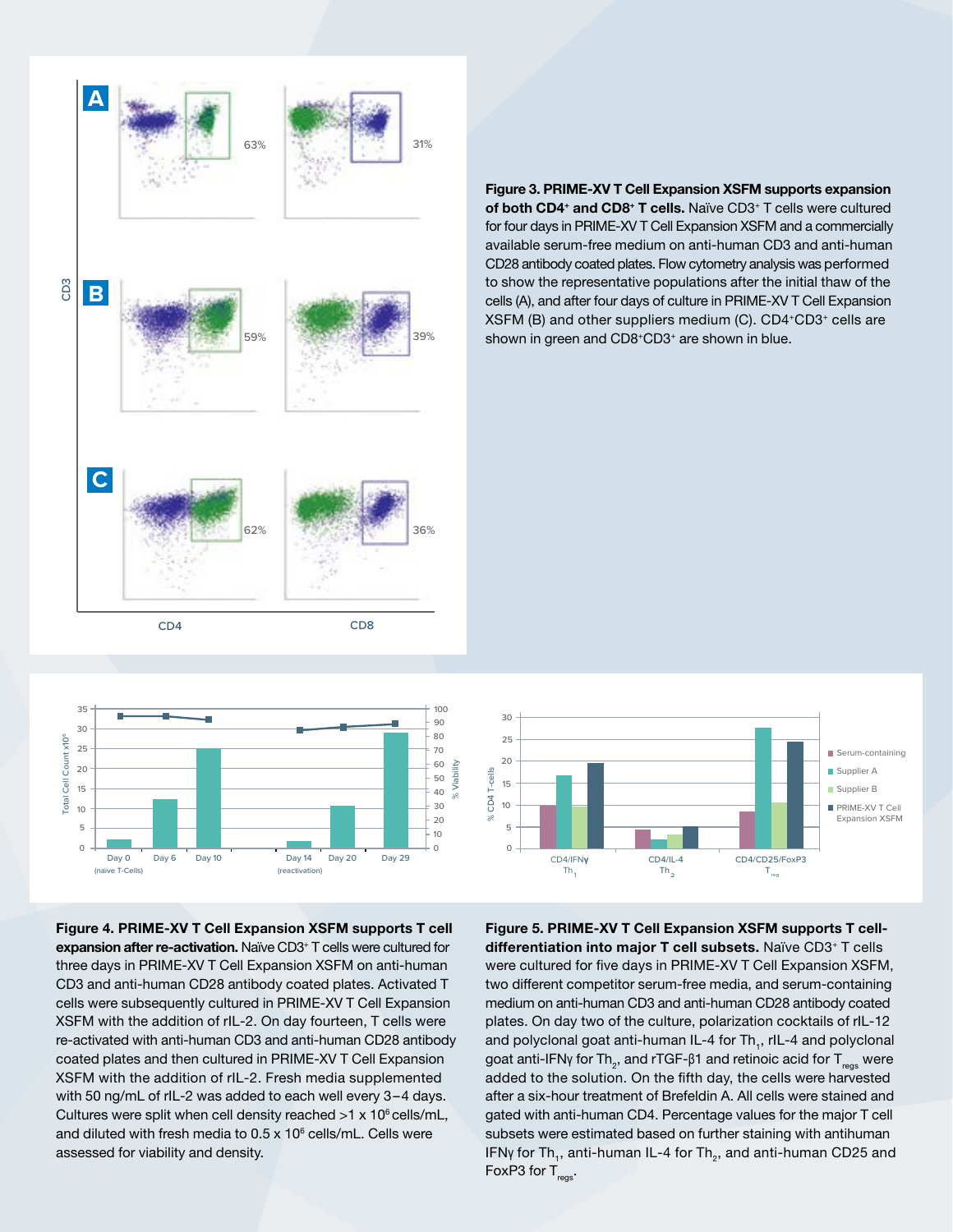## A PRIME-XV Solution for Any Cell Type at Any Scale

Routine production of homogeneous cells with the desired functionality and in sufficient quantity is key for high quality research and a smooth transition from development to commercial-scale manufacture.

PRIME-XV media consistently equal or outperform leading commercially-available alternatives and serum-based media. Each PRIME-XV medium is developed and verified using functional assays most relevant to the specific cell type, thereby providing an optimal *ex-vivo* environment during manipulations such as expansion and differentiation.

#### Transfer smoothly to larger-scale production and fulfill regulatory demands

As potential therapies move toward clinical trials, the need to grow sufficient numbers of cells for effective therapeutic doses using a safe, well-controlled, optimized process becomes paramount. PRIME-XV media are verified beyond the laboratory, often in bioreactor culture systems, to assist in a smooth transfer to clinical production while adhering to global and regional regulatory standards.

#### Cell-specific media development, optimization and manufacture

Since 1970, FUJIFILM Irvine Scientific has been meeting the demand for proprietary and customized media solutions for an increasing diversity of cell types. Clients benefit from wellestablished, proven services, supported by years of knowledge and experience.

Our specialists will be happy to discuss the development of a new customized medium for your specific cell type or to assist with the optimization of your current PRIME-XV medium for scale-up and manufacture.

To discuss your requirements, contact us at getinfo@irvinesci.com or visit our website at www.irvinesci.com/contact-us

- FDA-regulated
- cGMP compliant manufacture
- ISO 13485: 2016 certified
- Drug Master Files
- FDA registered